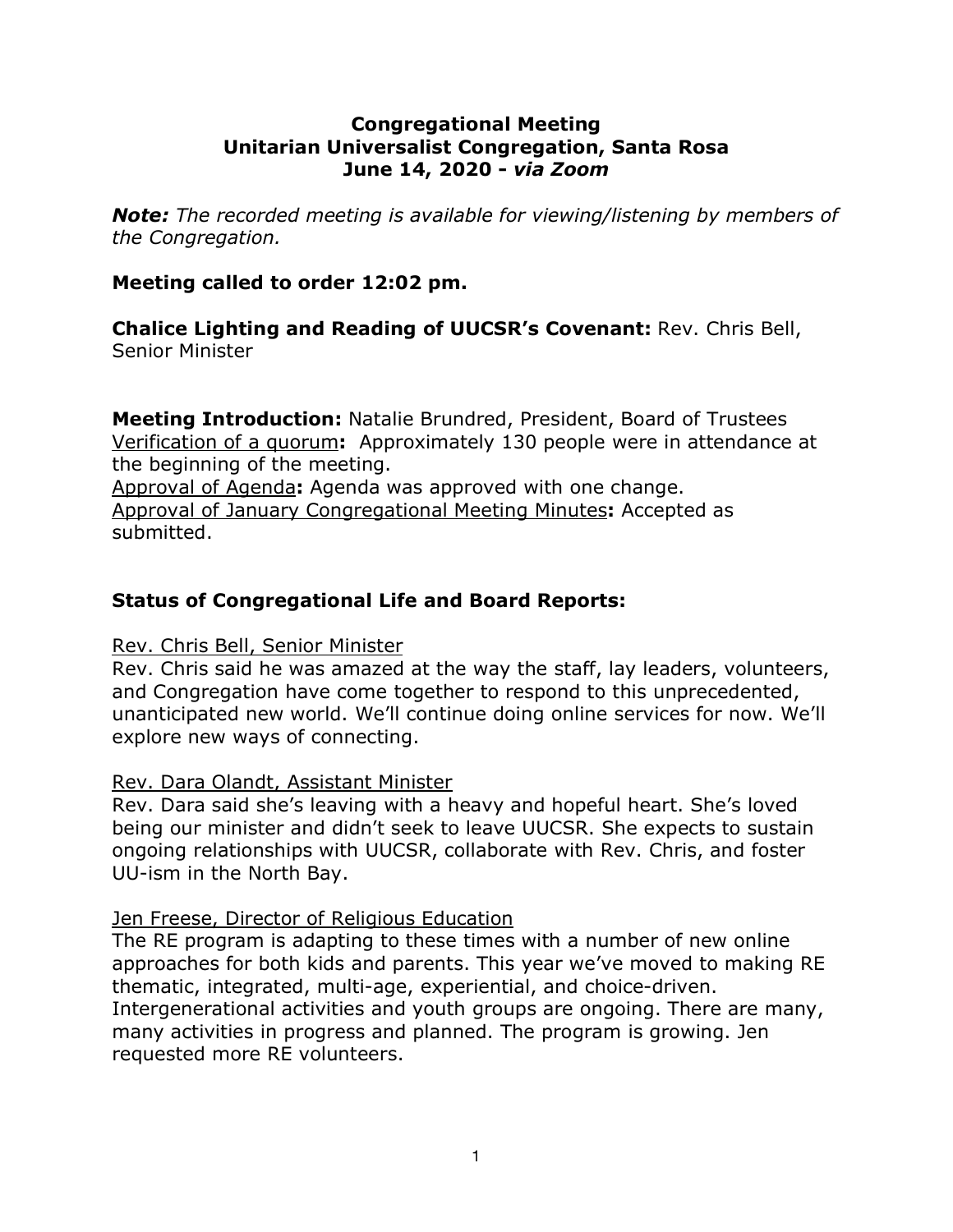# Dawn Silveira, Administrative Manager

Previously, Dawn's job was 40% focused on Glaser Center rentals, which has been replaced by a new focus on getting the Realm software package up and running. UUCSR is carefully following the health guidelines from the Sonoma County Department of Health Services for everyone entering the building staff and limited numbers of volunteers. In the future we'll convene a committee to plan for safe re-opening of the building, when appropriate.

### Natalie Brundred, President, Board of Trustees

Your Board is committed to making sure that we thrive, not just survive, through this period. Sometimes we'll misstep, but we'll correct and move forward with you. The Board deeply thanks the staff and Congregation for its creativity and can-do attitude. Together we'll continue to be a vital, engaged, and connected congregation.

### Special Recognition of Rev. Dara

Rev. Dara has done a herculean job as our Assistant Minister. On top of her ongoing pastoral and program responsibilities at UUCSR, a full-time job at Mills College, and a small child at home, she provided support to Rev. Bonnie during Rev. Chris's sabbatical. With the advent of the stay-at-home order, in just three days she brought together what was needed to do our first virtual service together — with no prior experience! She was supposed to be working 12 hours/week for us, but she was working full-time. She was our rock, our stability, our continuity. We can't even begin to thank her enough. The Board is giving Rev. Dara a bonus of \$2000 for her extraordinary work, love, and care for the Congregation during this time.

Sean Freese also did extraordinary work on that first online service. Huge kudos to him too!

# **Proposed Amendment to the Bylaws and Exercise of that Change:** Joe

Como, Board Member

Per UUCSR Bylaws, the Congregation elects members to serve on the Board for a maximum of two 2-year terms. The Board itself elects its own officers annually.

No one who will be on the Board next year is willing and able to fill the President's position at this time. After much discussion, the Board raised the possibility of having Natalie continue as President for the coming year. However, she will have completed two consecutive terms on the Board, so will "term out" under our existing Bylaws. Natalie said she would be willing to serve another year  $-IF$  allowed by the congregation.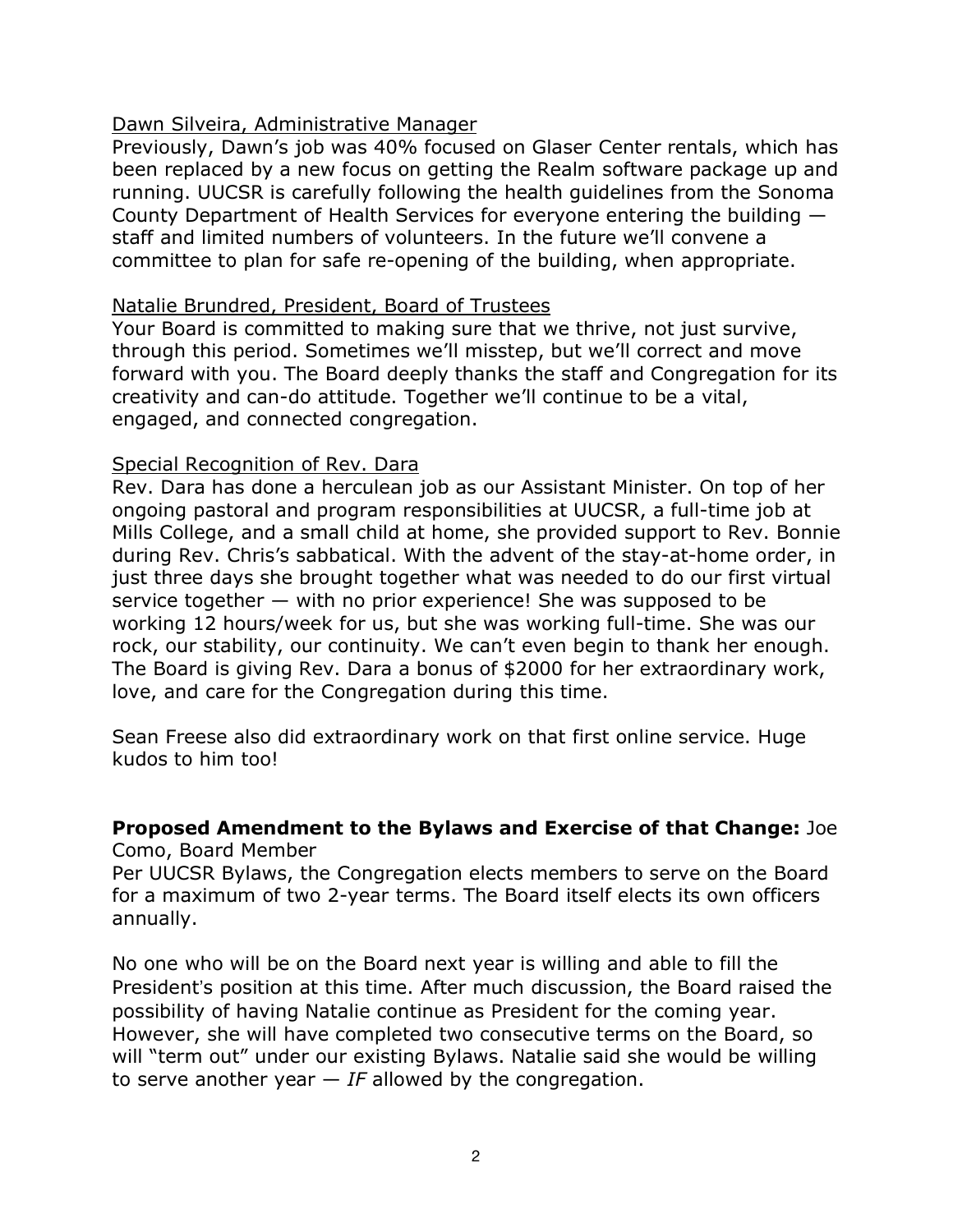This has to do with the extenuating and uncertain times we're in. To be Board President at this time requires skills that go above and beyond the normal Board presidency responsibilities. Natalie has those skills and she's had so much experience working with the nuts and bolts of the job. The Board felt it wouldn't be productive to bring in someone new to learn the job while we're in these circumstances.

UUCSR's Bylaws don't include a provision for making an exception or adopting a temporary waiver to the Bylaws.

The Board is recommending to the Congregation that Natalie continue as Board President this coming year. That would first require an *amendment* of the Bylaws, specifically Article V, Section 4, by the Congregation to allow a board member to serve an additional term. In its entirety, the amended Article V, Section 4 would read as follows:

The Board of Trustees shall consist of no fewer than eight (8) and no more than twelve (12) voting Trustees. The term of office for each Trustee shall be two (2) years starting on July 1 and ending two years later on June 30. Trustees may stand for reelection, but shall not serve more than two full consecutive elected terms. *However, in the event that the Board is unable to elect a Board Officer from its continuing membership for the current or following fiscal year, the term of the Trustee serving as a Board Officer may be extended beyond the second two-year term limit to serve in that office until a replacement officer is elected, or a third two-year term is completed, whichever comes first. Any exercise of this provision must be confirmed by a two-thirds vote of the members at the next Congregational Meeting.*

After an interim period of two (2) years, a former Trustee may stand again for election to the Board. No person shall be elected or appointed a Trustee unless such person has been a voting Congregation member for at least two (2) years.

This measure would come into play only if a Board Officer position could not be filled by new or continuing Board members.

\***VOTING ITEM — on the Motion to Amend Art V Sec 4 of the UUCSR Bylaws** 89% voted in favor of the motion. **The motion to amend Art V Sec 4 passed.**

\***VOTING ITEM — "Should Natalie Brundred be confirmed to a third 2-year term to the UUCSR Board of Trustees?"** 97% voted in favor of the motion.

**The motion to exercise the new provision of Art V Sec 4 passed.**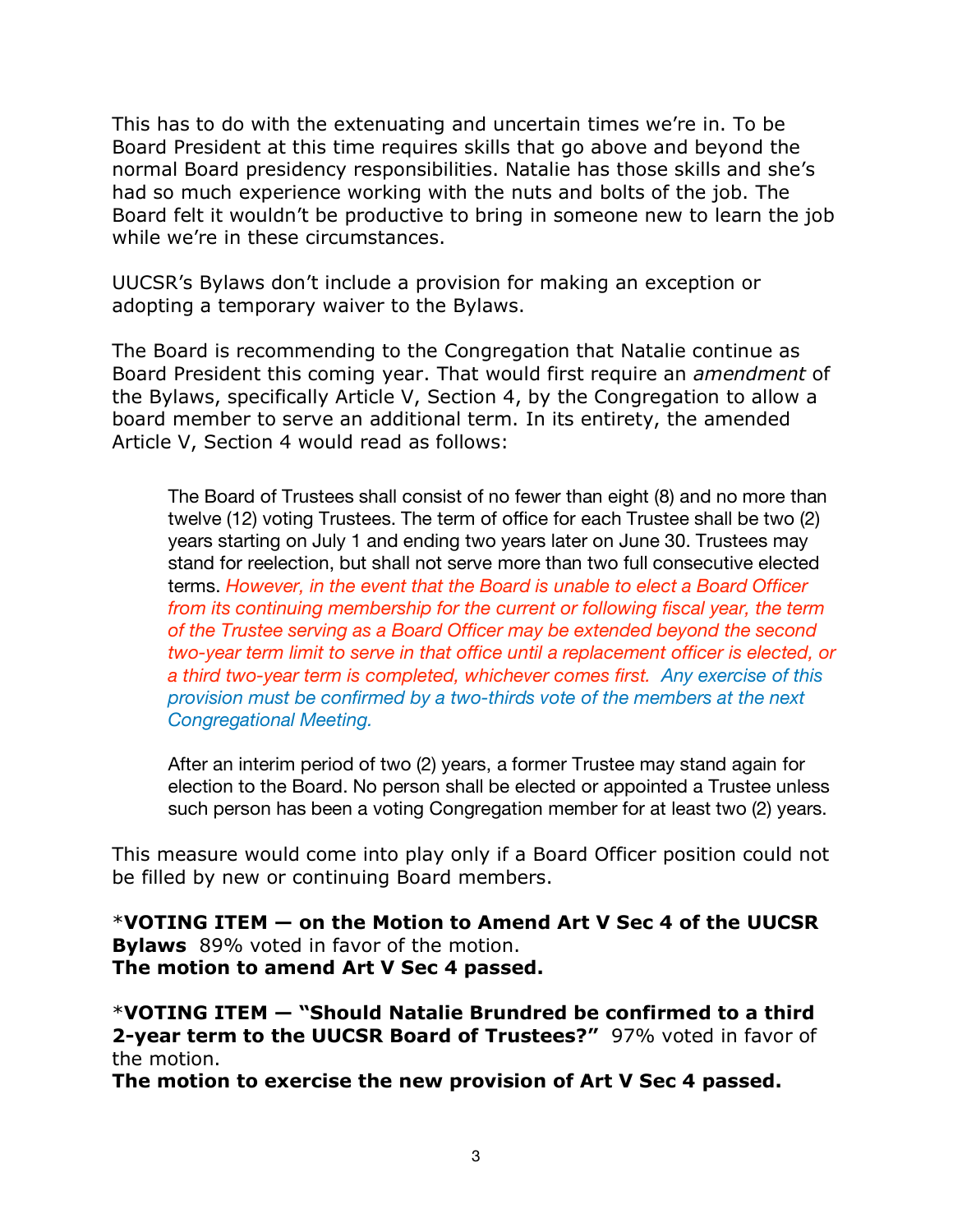The officers for next year are: Natalie Brundred will be President; Mike McGirr will be Vice President, Jane DeYoung will be Treasurer, and Cathie Wiese will continue as Corporate Secretary.

# **Proposed 2020/21 budget:** Michael Randolph, Treasurer Where we'll likely be at the end of the fiscal year (June 30)

At the end of April, we had a net income of about \$11.6k. This surplus did not include the UUA dues, which were \$32k. So, at the end of April, we were heading toward a really bad year. Things changed dramatically in May, thanks to the government bailout.

The \$64k from the Payroll Protection Program was received on May 8. Based on the projections, we conservatively estimate we'll have a surplus of about \$35k for the 2019/20 fiscal year. How we end this fiscal year will have big consequences for creating a balanced budget for next year.

### The proposed budget

Considering the substantial uncertainty around the economy in 2020/21, FinCom (the Finance Committee) recommended that we split the anticipated surplus from the current year: \$21k to be allocated to income, and the remainder (about \$14k) to be held in a contingency reserve. They also recommended that FinCom and the Board review the budget mid-year (January 2021) for any needed corrections.

The Board unanimously agreed to the budget proposal being voted on.

### Income

We're anticipating a drop in income of more than \$100k for the coming year compared to this year's budget, due no expected income from the Glaser Center, plus other factors. Pledges are estimated to be about \$460k. We expect to see high levels of donations continue into next fiscal year. We don't expect any income from fundraising this year.

### Expenses

Limited funds have been included for staff raises. Several staff have foregone merit raises this year. We've bumped our hourly wages up to \$17/hour. We are reducing the Administration Manager's hours, taking out the time that person would work on Glaser Center work, but including the time they will be spending on our conversion to Realm. We eliminated the property tax since we aren't renting out the Glaser Center. We reduced the Sexton's hours. We reduced the pianist's position, the teachers' hours, eliminated childcare hours for RE, and cut some budget items from committees.

This year the Operations Team, which has a schedule of how funds from our Building Replacement Fund are to be dispersed over time, will spend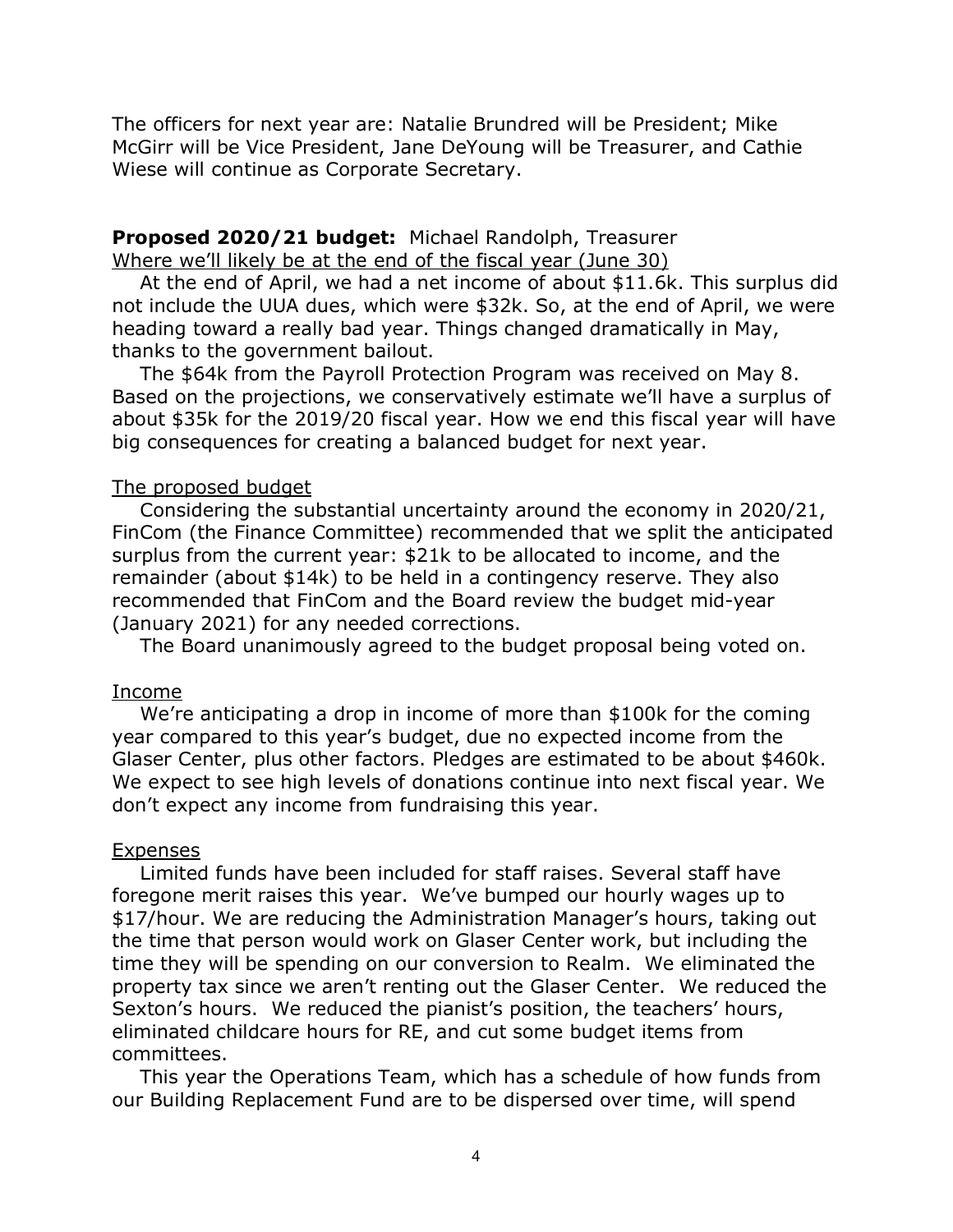about \$20—25k on replacing the carpet. This expenditure does not affect our budget at all; it comes out of accumulated funds that are set aside every year for this purpose.

**\*VOTING ITEM - "Should UUCSR adopt the 2020/21 budget as now proposed?"** 98% voted yes. **The motion to approve the proposed 2020/21 budget passed.**

**Endowment Fund distribution for 2020-2021:** Michael Randolph,

Endowment Fund Committee Member

This year the Board recommends NO distribution from the Endowment Fund. With markets in turmoil and economic uncertainty going forward, the Board felt it would be unwise to remove money from the fund.

### **\*VOTING ITEM - "Should UUCSR** *not* **take the Endowment Fund distribution this year?"** 99% voted yes. **The motion to** *not* **take a distribution from the Endowment Fund passed.**

**Nomination and election of Nominating Committee members:** Ellen Skagerberg, Chair, Nominating Committee There are two candidates to be voted upon: Michael Larsen and Ben Ford.

**\*VOTING ITEM - "Should Ben Ford and Michael Larsen be elected to the Nominating Committee?"** 99% voted yes. **The motion to approve Ben Ford and Michael Larsen as new members of the Nominating Committee passed.**

**Advocates for Social Justice:** Natalie Brundred, President, Board of Trustees and Elaine Wellin, Chair, A4SJ Elaine Wellin has been elected by the Advocates to continue being Chair.

# **\*VOTING ITEM - "Should Elaine Wellin be ratified as the [Chair] of the Advocates for Social Justice?"** 99% in favor. **The motion to ratify Elaine Wellin as chair of A4SJ passed.**

Cassandra Lista will be the secretary. Mary Louise Jaffray continues as the fiscal liaison. Social action is by no means limited to A4SJ's 10 ongoing projects, which you'll learn about in the annual report. They'll be preparing calls to social action.